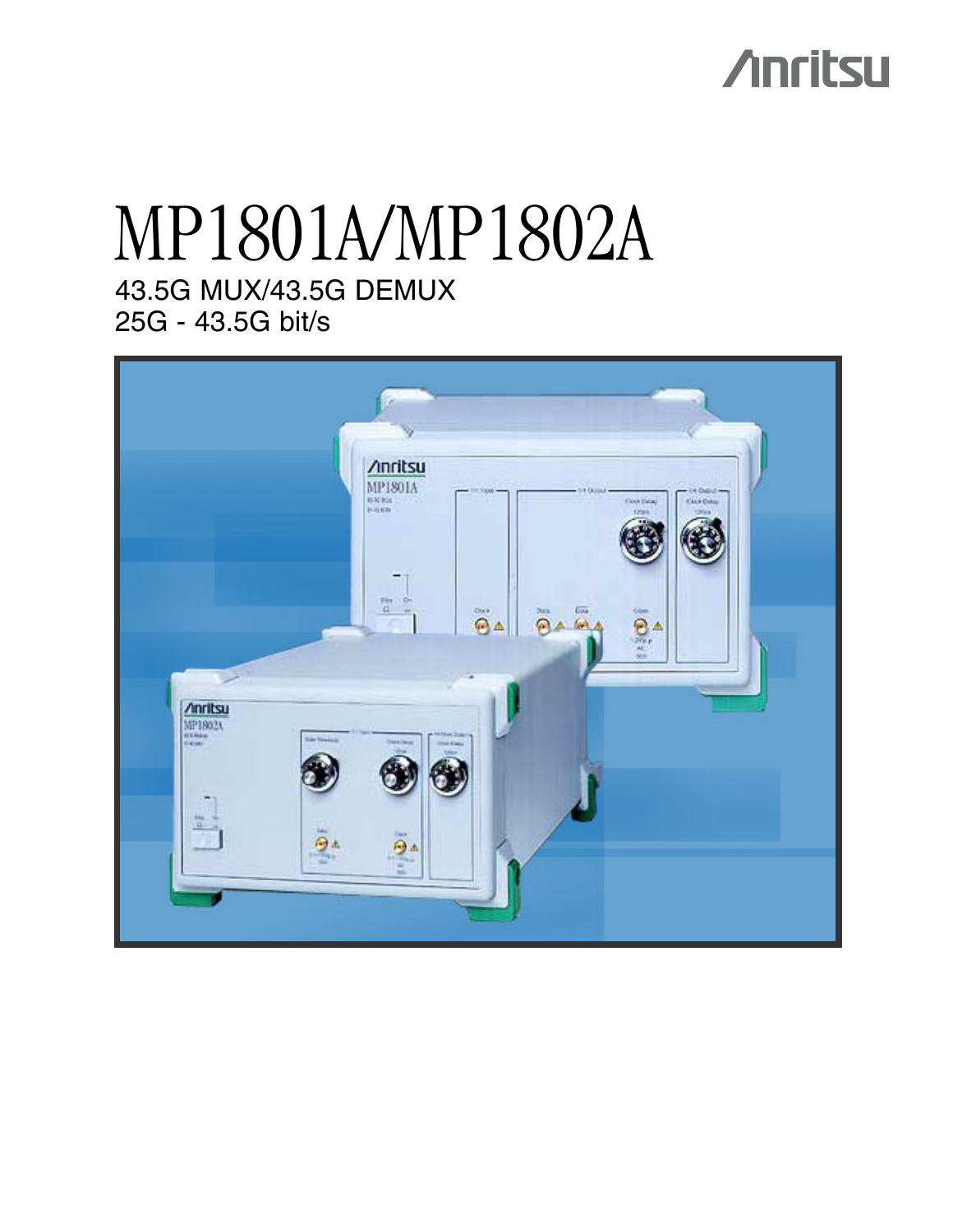## MP1801A 43.5G MUX (25G - 43.5G bit/s)<br>MP1802A 43.5G DEMUX (25G - 43.5G bit 43.5G DEMUX (25G - 43.5G bit/s)

### *MP1801A Multiplexer Overview*

The Anritsu MP1801A is a frequency agile 4:1 multiplexer that supports bit rate from 25 Gbit/s to 43.5 Gbit/s (up to 48 Gbit/s with Opt-11). The MP1801A MUX unit generates a serial data stream of up to 43.5 Gbit/s from 4 parallel input signals of maximum 10.875 Gbit/s each and an external clock (1/4 Clock) for 4-channel PPG (Pulse Pattern Generator). Two independent phase delay controls are available for both 1/1 and 1/4 clock outputs. It features a unique 1/1 clock output (4 times of input data rate) with high resolution phase delay capability which enables easy measurement of DUT's margin. The MP1801A has an optional 2.6Vp-p data output function which can be used to drive modulators directly. With this function, cross-point of the data eye-pattern can also be adjusted flexibly. Innovation is built into the MP1801A multiplexer providing excellent waveform quality with low jitter and low distortion that is essential for testing signals at ultra-high data rates.

### *MP1802A Demultiplexer Overview*

The MP1802A is a frequency agile 1:4 demultiplexer that supports bit rate from 25 Gbit/s to 43 Gbit/s (up to 48 Gbit/s with Opt-11). The MP1802A DEMUX unit demultiplexes a serial data and clock input signal of 43.5 Gbit/s to 4 parallel data and clock signals of 10.875 Gbit/s each. Independent control for phase delay of 1/1 Clock input part and 1/4 Clock output part is available. The MP1802A features high resolution threshold voltage of 0.001V (with Opt-10) which allows Q-factor measurement when combined with MP1776A error detector (The MX180400A software is optionally available that saves time measuring Q-factor and Eye Diagram automatically). Anritsu's both MP1764 series single channel or MP1776A 4-channel Error Detector is best compliment to the MP1802A for analyzing the demultiplexed signals.

#### **Key Features:**

- Ultra high-speed operation up to 43.5 Gbit/s (up to 48 Gbit/s with Opt-11)
- Independent Clock Delay and Threshold Voltage adjustment controls for data, 1/1 clock input and 1/4 clock output
- High resolution variable (0.1 ps) 1/1 Clock phase delay function (with Opt-10)
- Q-factor measurement with high resolution threshold voltage setting (resolution: 0.001 V with Opt-10)
- Unique 1/1 serial clock output on the MUX unit
- Front panel access to phase and threshold controls
- Variable amplitude 2.6Vp-p data output with Cross-Point adjustment function (with Opt-12)
- Wide range of frequency support for MUX/DEMUX and BER testing when integrated in Anritsu's ME7750A or ME7760A BER Test System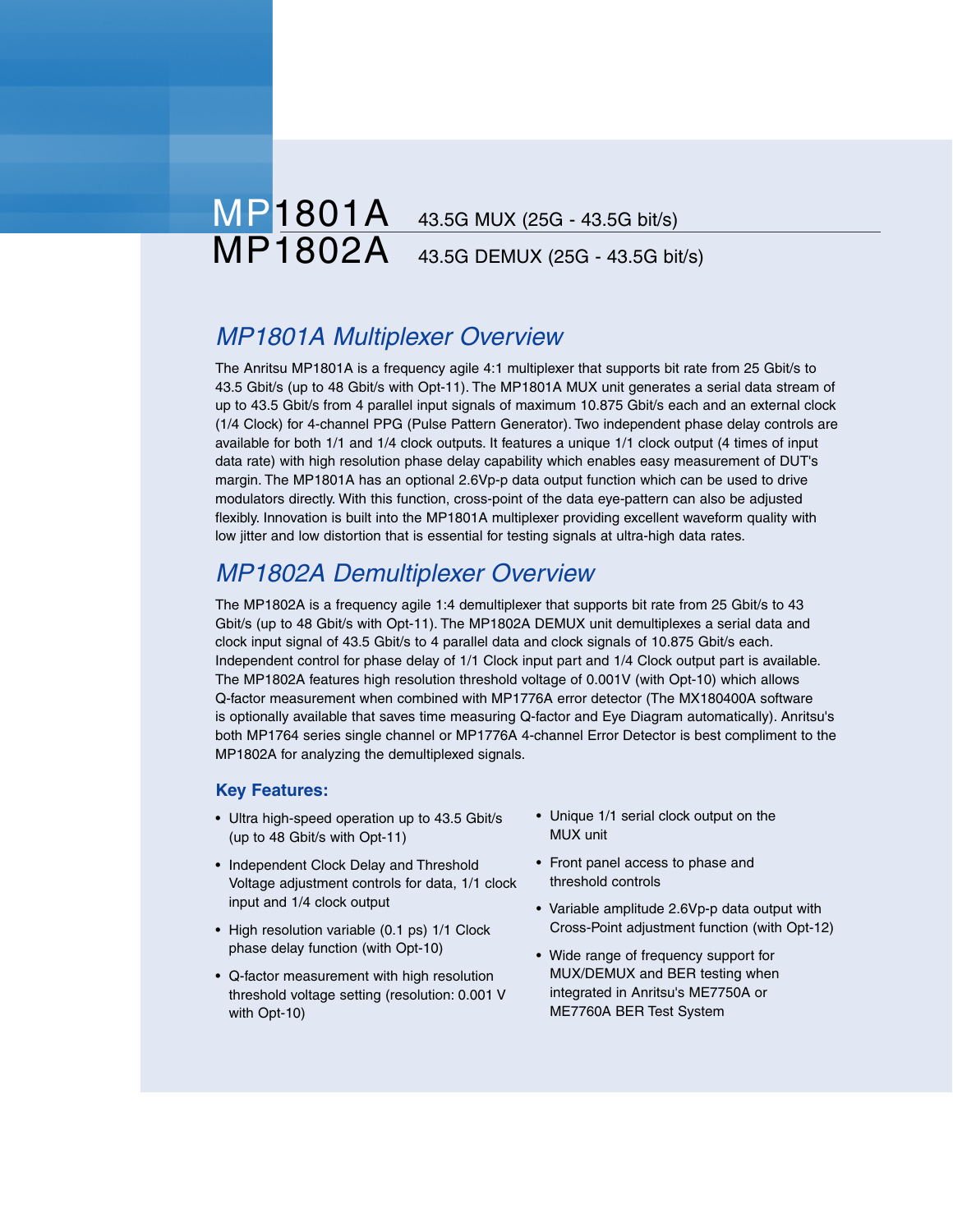#### **Benefits:**

#### **• High quality output waveform**

D-type flip-flop is used on the MUX unit that gives excellent waveform quality with low jitter, low distortion and symmetric crossing-points. Output waveform is highly stable over time.

#### **• Ability to evaluate DUT's margin between the clock and data**

A single 1/1 serial clock as high as 48 Gbit/s can be supplied to the DUT which allows easy evaluation of DUT's margin. Variable amplitude and offset can be supplied to the DUT which allows easy evaluation of DUT's margin. (with Opt-12)

#### **• Flexibility with phase adjustment**

Individual delay adjustment capability for both 1/1 and 1/4 clocks provide flexibility in measurement.

#### **• Simplified testing**

Operation is very simple; no additional parameter setting is required when operating frequency is changed (i.e. it is not required to adjust internal threshold voltage and internal phase delay).

#### **• Wide range frequency coverage**

Covers bit rates from 25 Gbit/s up to 48 Gbit/s (with opt-11). Industry's only MUX/DEMUX units that operate up to this high data rate without sacrificing the quality.

Both the MP1801A and MP1802A are small in size and feature front panel keys. These MUX/DEMUX units are integral part of the Anritsu's 43.5G BER Test System (ME7750A or ME7760A) which is perfect for accurate evaluation and verification of long-haul, extended long-haul and ultra-long-haul transmission systems, sub-systems, MUX/DEMUX devices and components beyond 40 Gb/s covering FEC, Non-FEC and Super FEC rates up to 48 Gbit/s.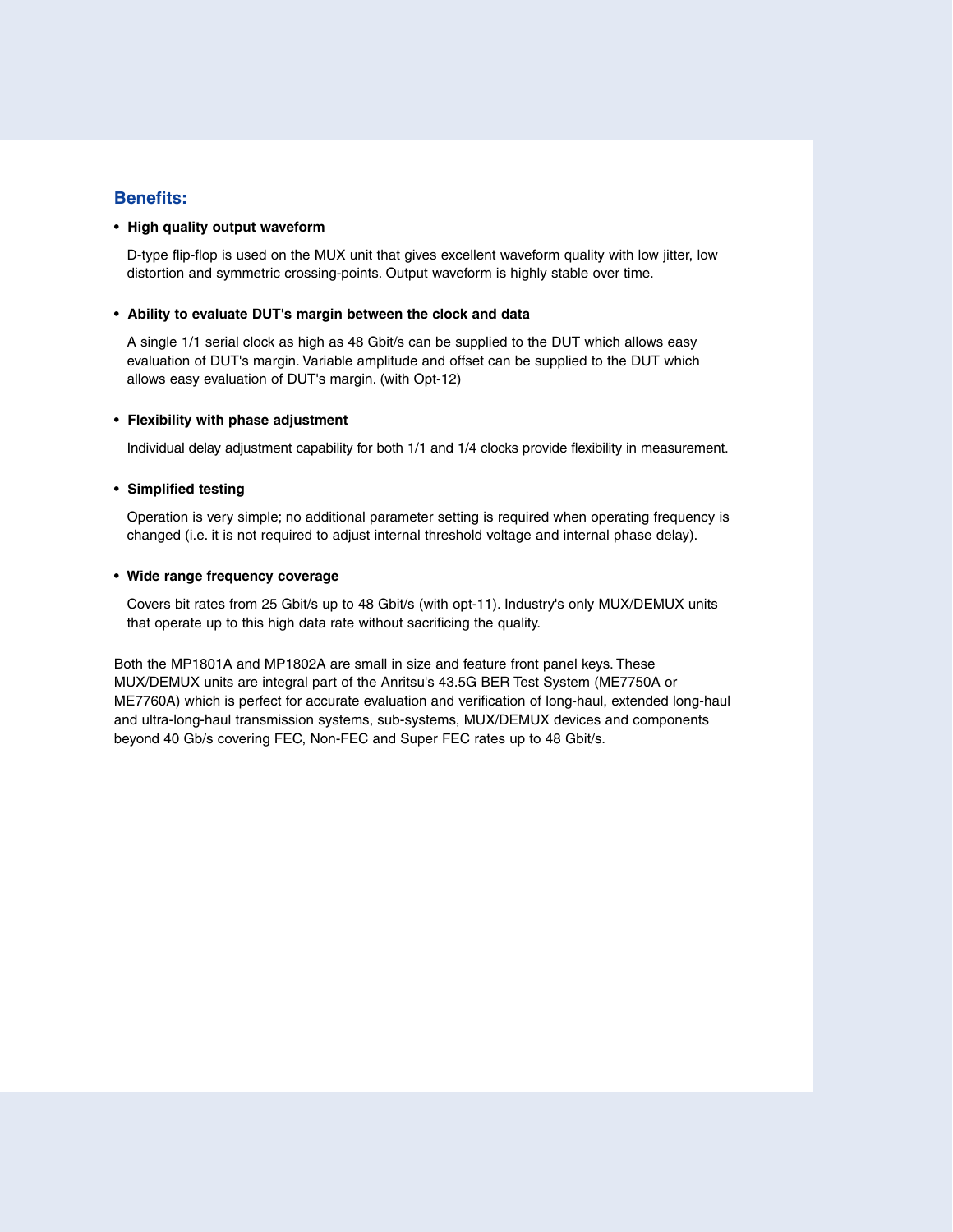#### **Application:**

#### **High resolution phase adjustment enables "High accuracy Bathtub Curve"**

"High resolution variable delay unit" is required to measure the error rate change of phase direction. Anritsu MP1802A DEMUX unit's "Phase Delay" resolution of 0.1 ps provides measurement reproducibility which is vital for the measurement of "Bathtub Curve" with high accuracy.



#### **Auto-search function**

The best point of "Threshold and Phase" can be measured remotely from a PC when combined with the Anritsu MP1776A Error Detector. Measurement reproducibility is also possible by setting up high precision value for threshold (0.001 V) and phase (0.1 ps).

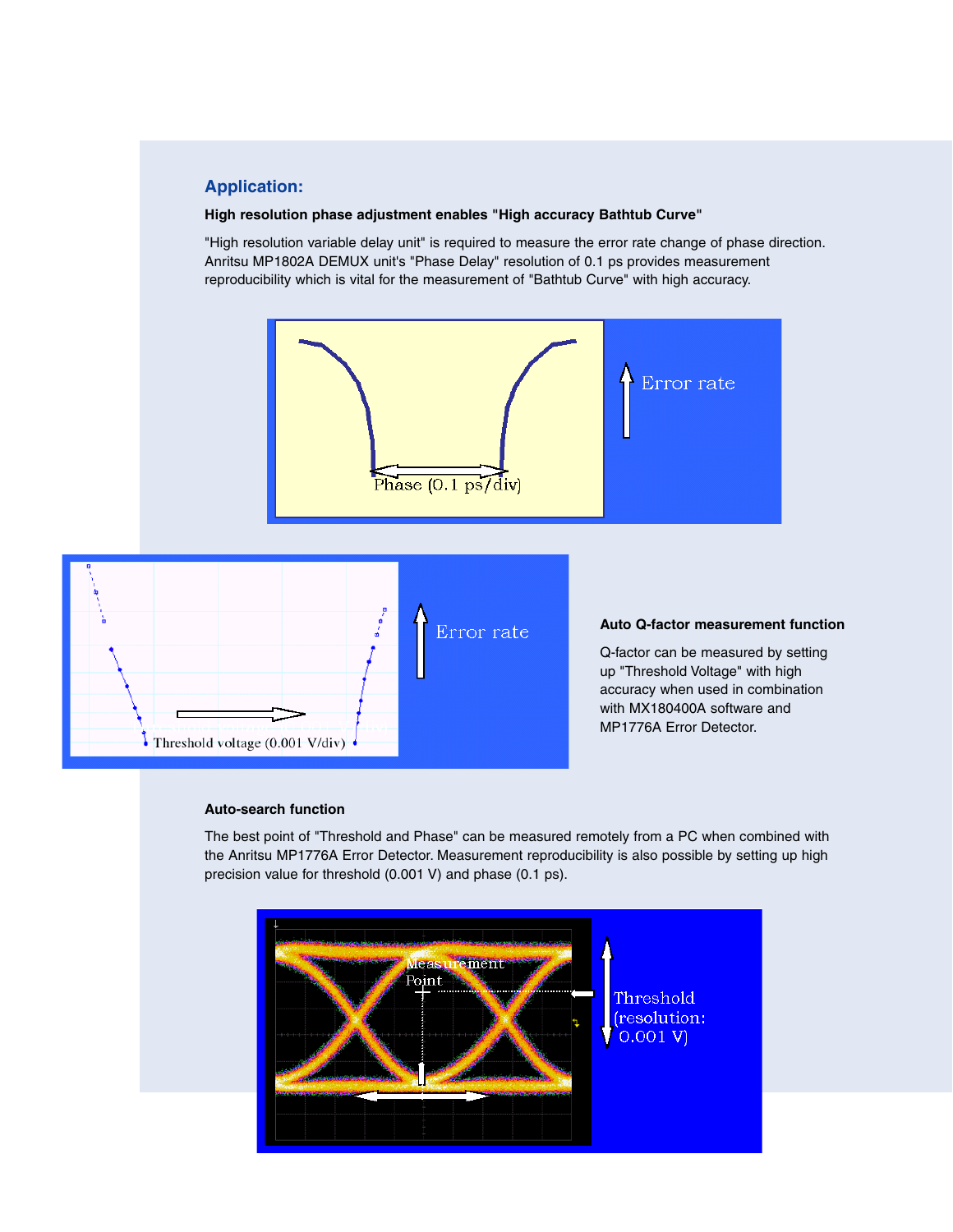#### **MP1801A — 43.5G MUX**



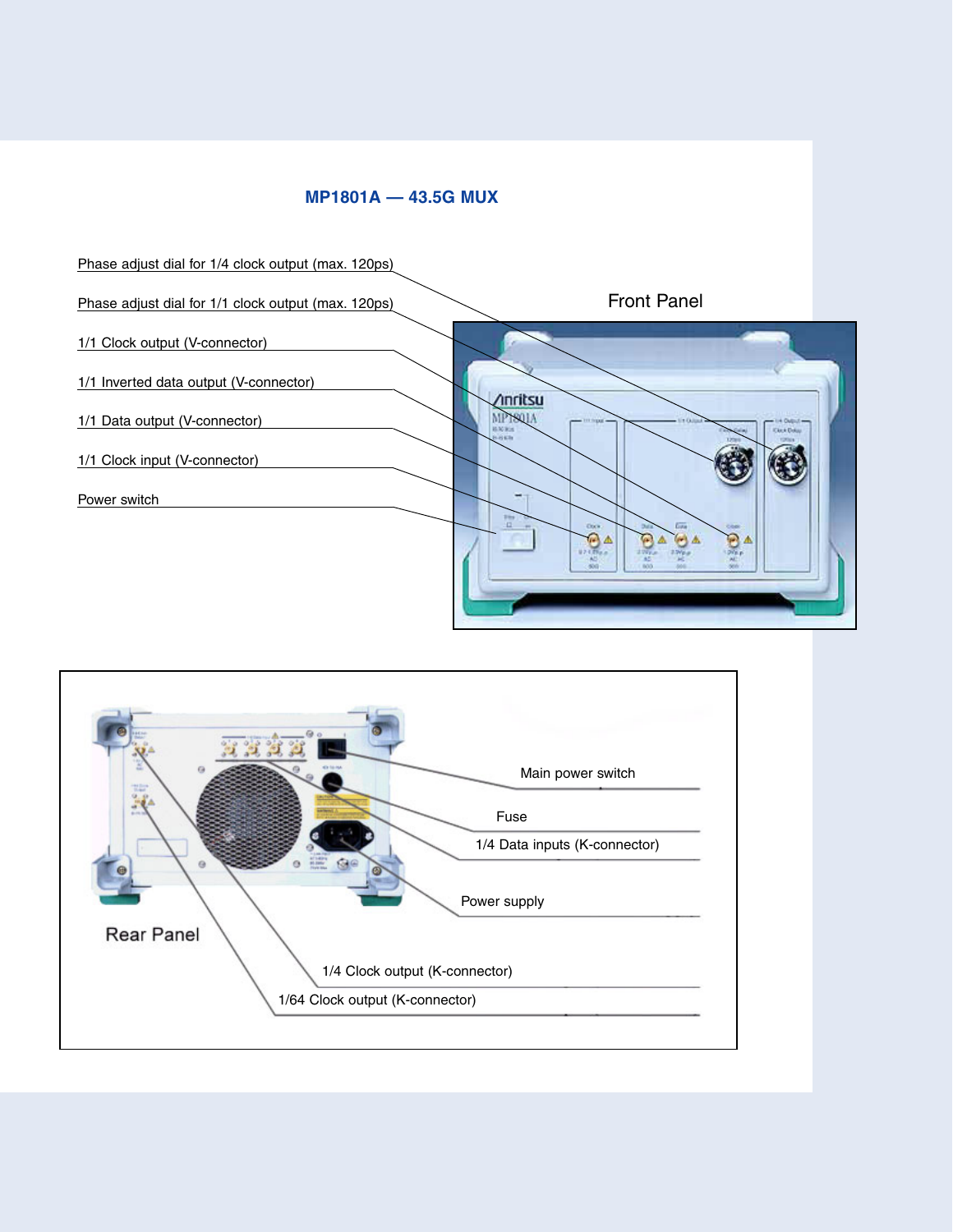#### **MP1802A 43.5G DEMUX**



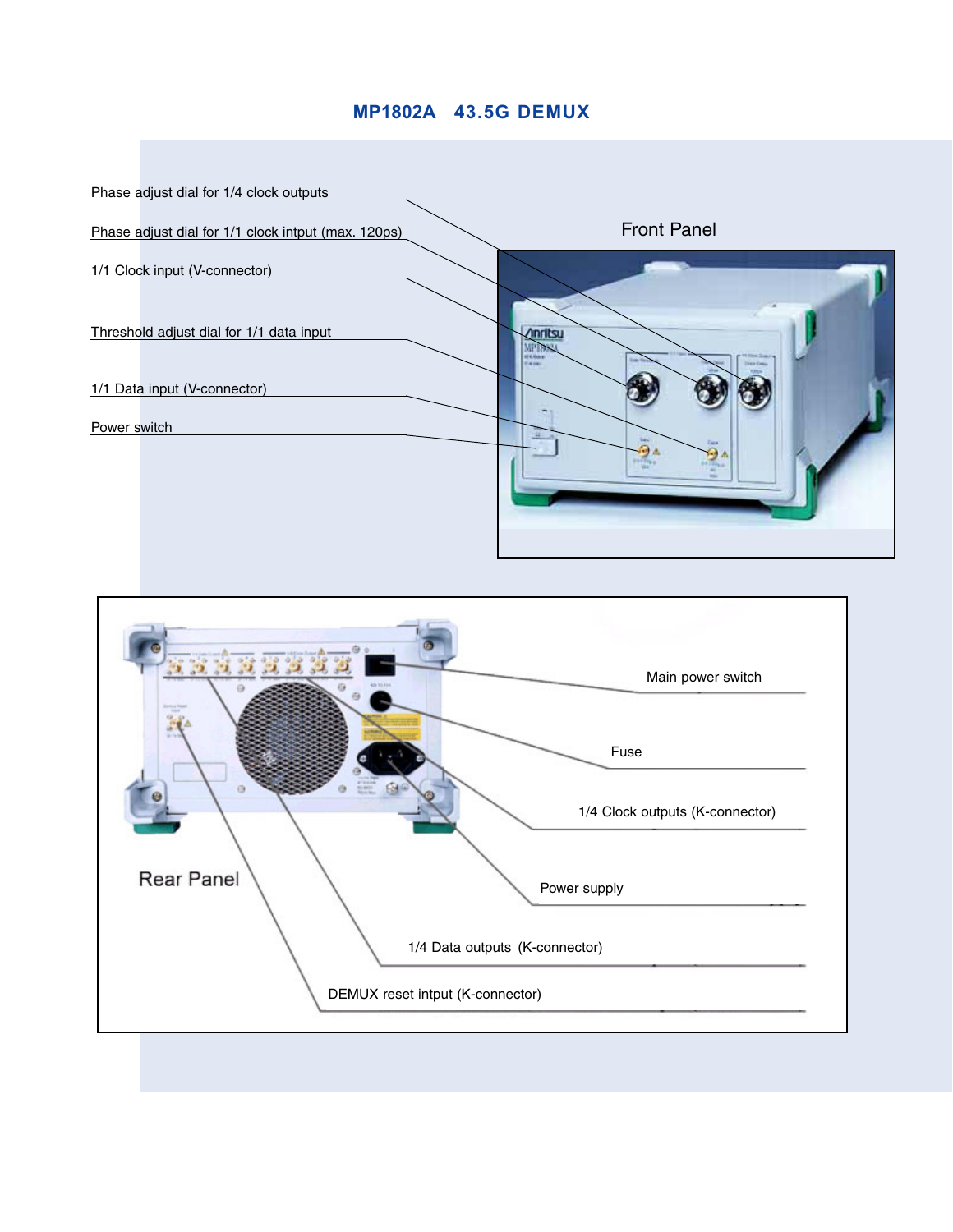| Specifications: MP1801A - 43.5G MUX                |                                                                                                                                                                                                                                                                                                                                                          |  |  |  |  |  |  |  |
|----------------------------------------------------|----------------------------------------------------------------------------------------------------------------------------------------------------------------------------------------------------------------------------------------------------------------------------------------------------------------------------------------------------------|--|--|--|--|--|--|--|
| <b>Operation Frequency</b>                         | 25 GHz - 43.5 GHz (External clock)                                                                                                                                                                                                                                                                                                                       |  |  |  |  |  |  |  |
| <b>Clock Input</b>                                 | Input waveform : Sine or square wave (duty : 50%)<br>Input amplitude : 0.7 to 1.5 Vp-p<br>Impedance: 50 Ω/GND (AC coupled)<br>Connector: V-connector                                                                                                                                                                                                     |  |  |  |  |  |  |  |
| <b>Data Output</b><br>(25 Gbit/s - 43.5 Gbit/s)    | Number of output : 2 (DATA, inverted DATA)<br>Output waveform: NRZ<br>Output amplitude : 2.0 Vp-p (fixed), (1.0 to 2.6 Vp-p with Opt-11)<br>Cross-Point adjustment: Around 30% to 70% (with Opt-01)<br>Tr/Tf (10-90%) : Less than or equal to 18 ps (typical)<br>Jitter: $<$ 10 ps<br>Impedance: 50 $\Omega$ /GND (AC coupled)<br>Connector: V-connector |  |  |  |  |  |  |  |
| <b>Clock Output</b><br>(25 GHz - 43.5 GHz)         | Number of output : 1 (CLOCK)<br>Output amplitude : 1.0 Vp-p +0.6V/-0.3V (fixed)<br>Clock/Phase delay range : from -60.0 to +60.0 ps (Analog)<br>Impedance: 50 $\Omega$ /GND (AC coupled)<br>Connector: V-connector                                                                                                                                       |  |  |  |  |  |  |  |
| 1/4 Data Input<br>(6.25 Gbit/s -<br>10.675 Gbit/s) | Number of input : 4 (D1, D2, D3, D4)<br>Input voltage/level: $V_{\text{IH}} = 0$ V, $V_{\text{IL}} = -1.0$ V<br>Impedance: 50 $\Omega$ /GND (DC coupled)<br>Connector: K-connector                                                                                                                                                                       |  |  |  |  |  |  |  |
| 1/4 Clock Output<br>(6.25 GHz - 10.675 GHz)        | Number of output : 1 (CLOCK)<br>Output voltage/level: $V_{OH} = 0 V \pm 0.4 V$ , $V_{AMP} = -1.40 V \pm 0.4 V$<br>Clock/Phase delay range : from -60 to +60 ps (Analog)<br>Impedance: 50 $\Omega$ /GND (DC coupled)<br>Connector: K-connector                                                                                                            |  |  |  |  |  |  |  |
| <b>Sync. Output</b>                                | Number of output : 1 (1/64 Clock Output)<br>Output voltage/level: $V_{OH} = 0 V \pm 0.2 V$ , $V_{OL} = -1.0 V \pm 0.2 V$<br>Impedance: 50 $\Omega$ /GND (DC coupled)<br>Connector: K-connector                                                                                                                                                           |  |  |  |  |  |  |  |
| <b>Control Interface</b>                           | GPIB (optional)                                                                                                                                                                                                                                                                                                                                          |  |  |  |  |  |  |  |
| <b>Dimensions</b>                                  | Height: 132.5 mm/5.22 inches<br>Width: 213 mm/8.39 inches<br>Depth: 350 mm/13.78 inches                                                                                                                                                                                                                                                                  |  |  |  |  |  |  |  |
| <b>Mass</b>                                        | <8 kg or 17.64 lbs                                                                                                                                                                                                                                                                                                                                       |  |  |  |  |  |  |  |
| <b>Power</b>                                       | AC 85 V to 265 V, 47 Hz to 63 Hz, <75 VA                                                                                                                                                                                                                                                                                                                 |  |  |  |  |  |  |  |
| <b>Operating Temperature</b>                       | 20°C to 30°C (68°F to 86°F)                                                                                                                                                                                                                                                                                                                              |  |  |  |  |  |  |  |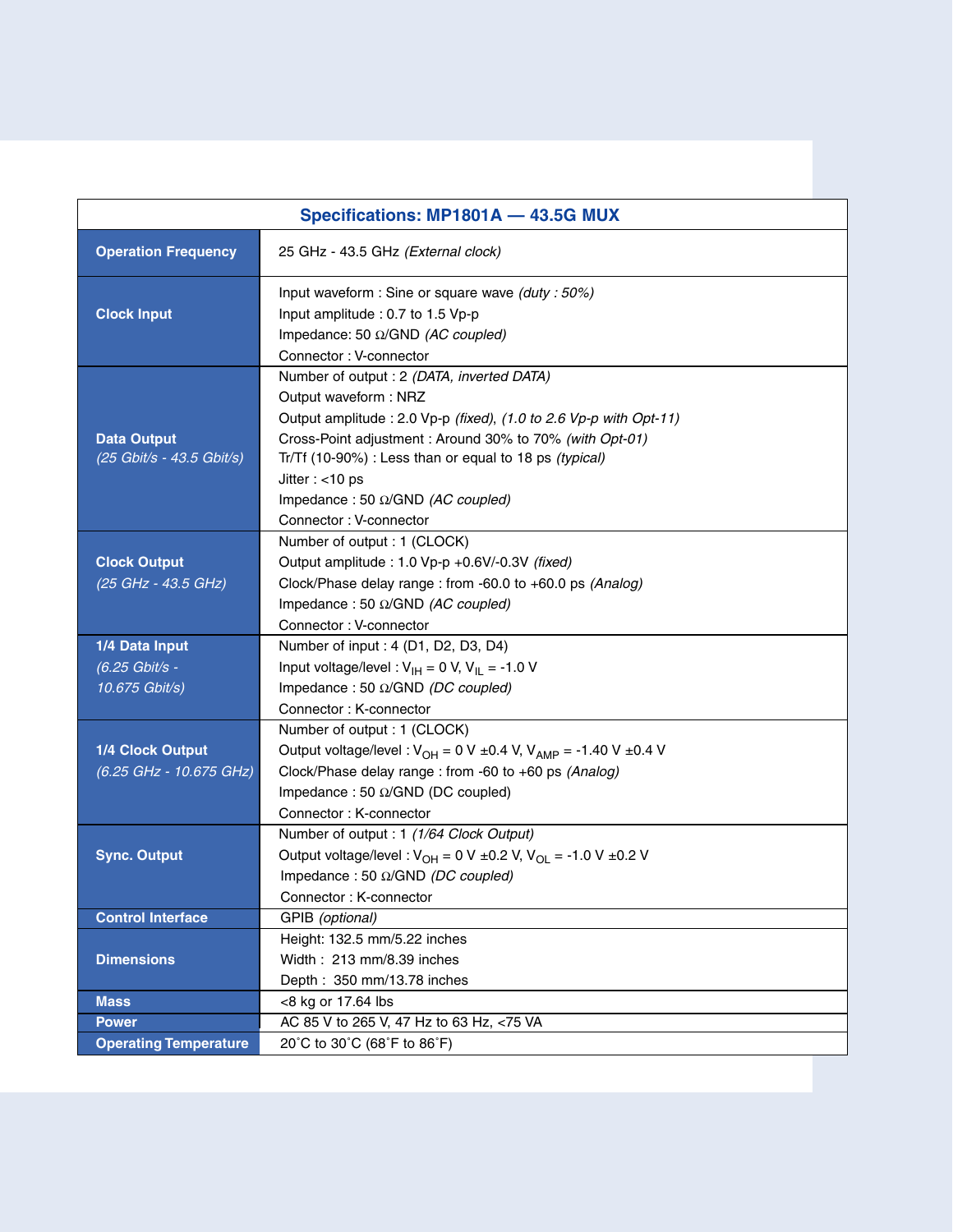| Specifications: MP1802A - 43.5G DEMUX |                                                                                  |  |  |  |  |  |  |
|---------------------------------------|----------------------------------------------------------------------------------|--|--|--|--|--|--|
| <b>Operation Frequency</b>            | 25 GHz - 43.5 GHz                                                                |  |  |  |  |  |  |
|                                       | Number of input : 1 (DATA)                                                       |  |  |  |  |  |  |
|                                       | Input Waveform: NRZ                                                              |  |  |  |  |  |  |
| <b>Data Input</b>                     | Input amplitude : 0.1 to 1.0 Vp-p                                                |  |  |  |  |  |  |
| (25 Gbit/s - 43.5 Gbit/s)             | Threshold voltage : from -0.75 V to +0.25 V (Analog)                             |  |  |  |  |  |  |
|                                       | Impedance: 50 $\Omega$ /GND (DC coupled)                                         |  |  |  |  |  |  |
|                                       | Connector: V-connector                                                           |  |  |  |  |  |  |
|                                       | Number of input : 1 (CLOCK)                                                      |  |  |  |  |  |  |
| <b>Clock Input</b>                    | Input amplitude : 0.7 to 1.5 Vp-p                                                |  |  |  |  |  |  |
| (25 GHz - 43.5 GHz)                   | Clock delay range : from -60.0 to +60.0 ps (Analog)                              |  |  |  |  |  |  |
|                                       | Impedance: 50 Ω/GND (AC coupled)                                                 |  |  |  |  |  |  |
|                                       | Connector: V-connector                                                           |  |  |  |  |  |  |
| 1/4 Data Output                       | Number of output : 4 (D1, D2, D3, D4)                                            |  |  |  |  |  |  |
| (6.25 Gbit/s -                        | Output voltage/level: $V_{OH} = 0 V \pm 0.2 V$ , $V_{OL} = -1.0 V \pm 0.2 V$     |  |  |  |  |  |  |
| 10.675 Gbit/s)                        | Impedance: 50 $\Omega$ /GND (DC coupled)                                         |  |  |  |  |  |  |
|                                       | Connector: K-connector                                                           |  |  |  |  |  |  |
|                                       | Number of output : 4 (C1, C2, C3, C4)                                            |  |  |  |  |  |  |
| 1/4 Clock Output                      | Output voltage/level: $V_{OH} = 0 V \pm 0.25 V$ , $V_{OL} = -1.0 V \pm 0.25 V$   |  |  |  |  |  |  |
| (6.25 GHz - 10.675 GHz)               | Clock delay range : from -60 to +60 ps (Analog)                                  |  |  |  |  |  |  |
|                                       | Impedance: 50 $\Omega$ /GND (DC coupled)                                         |  |  |  |  |  |  |
|                                       | Connector: K-connector                                                           |  |  |  |  |  |  |
|                                       | Number of input : 1 (1/64 Clock Output)                                          |  |  |  |  |  |  |
| <b>DEMUX Reset Input</b>              | Input voltage/level: $V_{\text{H}} = 0$ V ±0.1 V, $V_{\text{H}} = -1.0$ V ±0.1 V |  |  |  |  |  |  |
|                                       | Impedance: 50 $\Omega$ /GND (DC coupled)                                         |  |  |  |  |  |  |
|                                       | Connector: K-connector                                                           |  |  |  |  |  |  |
| <b>Control Interface</b>              | GPIB (optional)                                                                  |  |  |  |  |  |  |
|                                       | Height: 132.5 mm/5.22 inches                                                     |  |  |  |  |  |  |
| <b>Dimensions</b>                     | Width: 213 mm/8.39 inches                                                        |  |  |  |  |  |  |
|                                       | Depth: 350 mm/13.78 inches                                                       |  |  |  |  |  |  |
| <b>Mass</b>                           | <8 kg or 17.64 lbs                                                               |  |  |  |  |  |  |
| <b>Power</b>                          | AC 85 V to 265 V, Frequency : 47 Hz to 63 Hz, <75 VA                             |  |  |  |  |  |  |
| <b>Operating Temperature</b>          | 20°C to 30°C (68°F to 86°F)                                                      |  |  |  |  |  |  |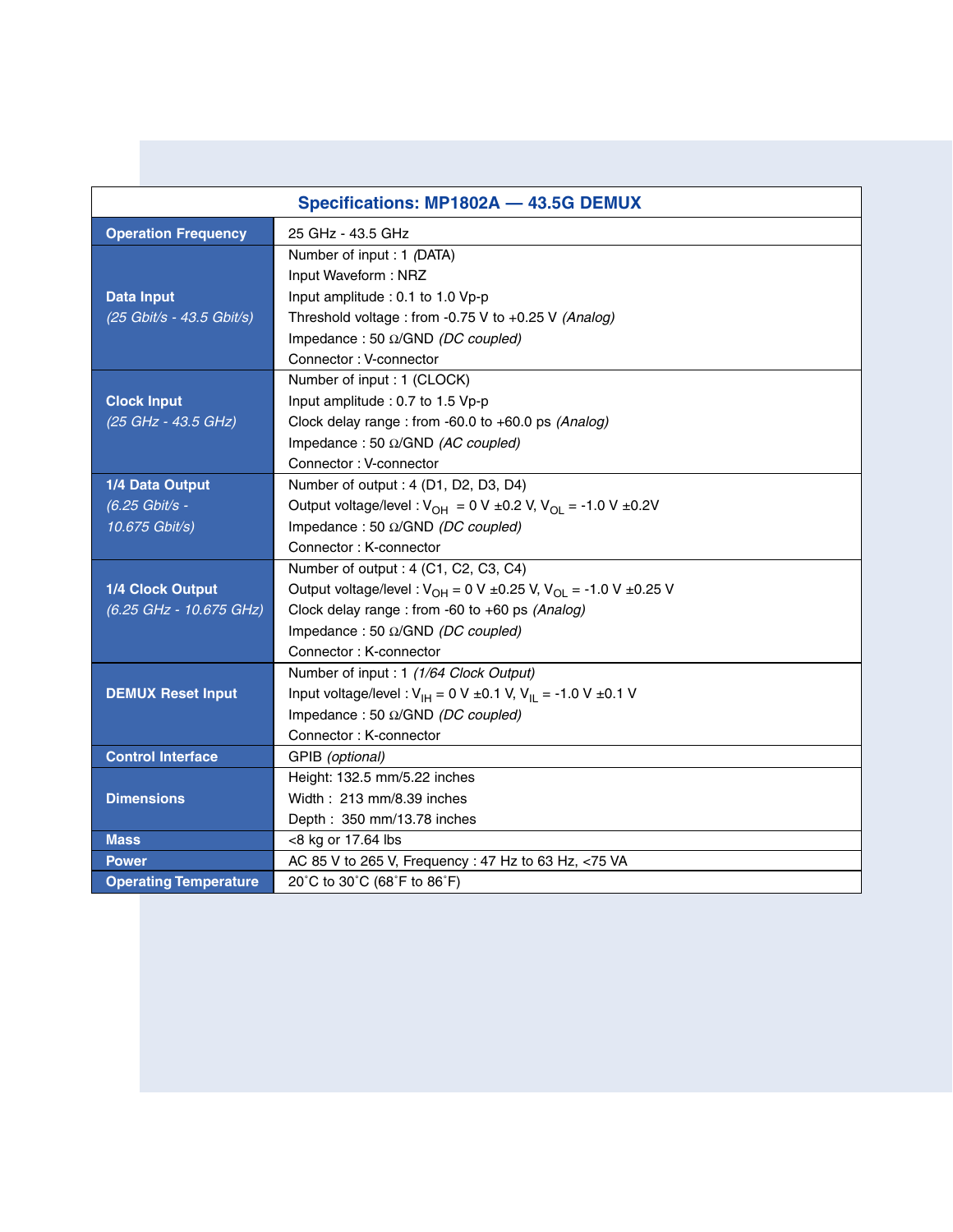| <b>Ordering Information</b>                  |                         |              |                                  |                           |                         |              |                                   |  |  |
|----------------------------------------------|-------------------------|--------------|----------------------------------|---------------------------|-------------------------|--------------|-----------------------------------|--|--|
| Model/Order No.                              | Description<br>Remark   |              |                                  | Model/Order No.           | Description             |              | Remark                            |  |  |
| -Main frame-                                 |                         |              |                                  | -Main frame-              |                         |              |                                   |  |  |
| MP1801A                                      | 43.5G MUX               |              |                                  | MP1802A                   | 43.5G DEMUX             |              |                                   |  |  |
| -Standard Accessories-                       |                         |              | -Standard Accessories-           |                           |                         |              |                                   |  |  |
| J1090                                        | <b>Coaxial Cable</b>    | 3            | V120MM-30CM<br>$(30 \text{ cm})$ | J1090                     | <b>Coaxial Cable</b>    | 2            | V-120MM-30CM<br>$(30 \text{ cm})$ |  |  |
| J0696E                                       | SMA Cable, 1.5 m        | 5            | AA-165-1500                      | J0696D                    | <b>Coaxial Cable</b>    | $\mathbf{1}$ | AA-165-2000 (2 m)                 |  |  |
| J1108                                        | <b>Coaxial Cable</b>    | $\mathbf{1}$ | V120MM-50CM<br>$(50 \text{ cm})$ | J0696E                    | SMA Cable, 1.5 m 8      |              | AA-165-1500                       |  |  |
| J1138                                        | <b>Coaxial Cable</b>    | 1            | 1.5 <sub>m</sub>                 | J1145                     | Terminator              | 2            | V210                              |  |  |
| J1145                                        | Terminator              | 4            | V210                             | J1137                     | Terminator              | 9            | <b>HRM-601</b>                    |  |  |
| J1137                                        | Terminator              | 6            | <b>HRM-601</b>                   | J1144                     | <b>Fixed Coaxial</b>    | $\mathbf{1}$ | 41V-6, for                        |  |  |
|                                              |                         |              |                                  |                           | Attenuator              |              | MUX-DEMUX                         |  |  |
|                                              |                         |              |                                  |                           |                         |              | connection                        |  |  |
| J0017                                        | Power Cord, 2.5 m       | $\mathbf{1}$ |                                  | J0017                     | Power Cord, 2.5 m 1     |              |                                   |  |  |
| F0012                                        | Fuse 3.15 A             | 1.           | T3.15, 250 V                     | F0012                     | Fuse 3.15 A             | 1            | T3.15, 250 V                      |  |  |
| Z0306A                                       | Wrist strap             | 1            |                                  | Z0306A                    | Wrist strap             | $\mathbf{1}$ |                                   |  |  |
| B0329M                                       | <b>Front Cover</b>      | 1            |                                  | B0329M                    | <b>Front Cover</b>      | $\mathbf{1}$ |                                   |  |  |
| W1961AE                                      | <b>MP1801A</b>          | 1            |                                  | <b>W1960AE</b>            | <b>MP1802A</b>          | $\mathbf{1}$ |                                   |  |  |
|                                              | <b>Operation Manual</b> |              |                                  |                           | <b>Operation Manual</b> |              |                                   |  |  |
| - Option -                                   |                         |              |                                  | - Option -                |                         |              |                                   |  |  |
| MP1801A-10<br>Upgrade to MP1803A             |                         |              | MP1802A-10                       | Upgrade to MP1804A        |                         |              |                                   |  |  |
| MP1801A-11<br>Extension up to 48 Gbit/s      |                         |              | MP1802A-11                       | Extension up to 48 Gbit/s |                         |              |                                   |  |  |
| MP1801A-12<br>Upgrade to MP1803A with Opt-01 |                         |              |                                  |                           |                         |              |                                   |  |  |

Specifications are subject to change without notice.